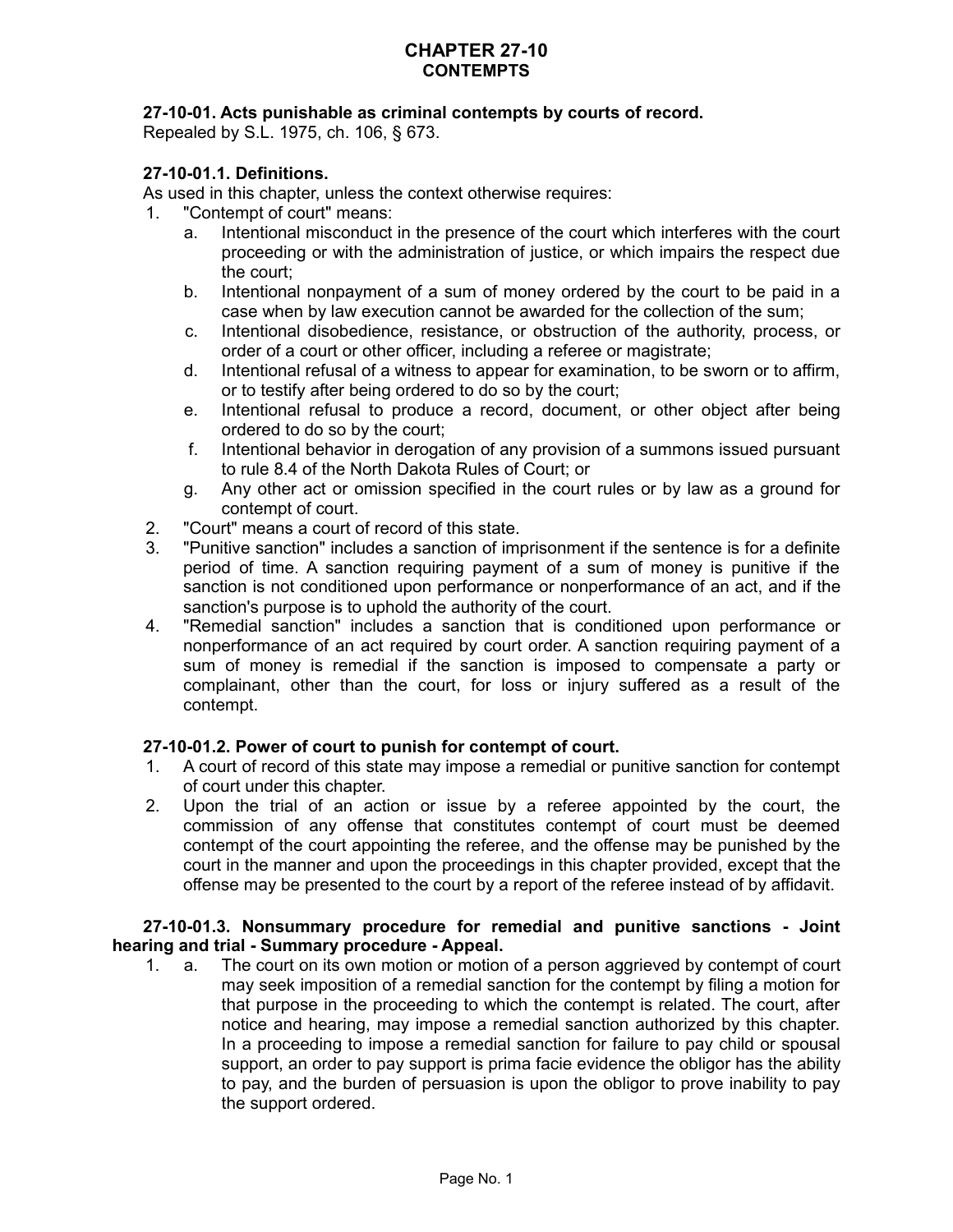- b. The state's attorney of a county, the attorney general, or a special prosecutor appointed by the court may seek the imposition of a punitive sanction by issuing a complaint charging a person with contempt of court and reciting the sanction sought to be imposed. The state's attorney, attorney general, or special prosecutor may initiate issuance of the complaint or may issue the complaint on the request of a party to an action or proceeding in a court or of the judge presiding in an action or proceeding. A judge is disqualified from presiding at the trial of an alleged contemnor if a reasonable likelihood or appearance of bias or prejudice will otherwise exist, if the contempt alleged involves disrespect or criticism of the judge, or if the judge has personal knowledge of disputed evidentiary facts. The person charged is entitled to a trial by jury.
- c. The court may hold a hearing on a motion for a remedial sanction jointly with a trial on a complaint seeking a punitive sanction.
- 2. The judge presiding in an action or proceeding may impose a punitive sanction upon a person who commits contempt of court in the actual presence of the court. The judge shall impose the punitive sanction immediately after the contempt of court and only for the purpose of preserving order in the court and protecting the authority and dignity of the court.
- 3. An appeal may be taken to the supreme court from any order or judgment finding a person guilty of contempt. An order or judgment finding a person guilty of contempt is a final order or judgment for purposes of appeal.

## **27-10-01.4. Remedial sanctions - Punitive sanctions for nonsummary and summary procedure - Past conduct.**

- 1. A court may impose one or more of the following remedial sanctions:
	- a. Payment of a sum of money sufficient to compensate a party or complainant, other than the court, for a loss or injury suffered as a result of the contempt, including an amount to reimburse the party for costs and expenses incurred as a result of the contempt;
	- b. Imprisonment if the contempt of court is of a type included in subdivision b, c, d, e, or f of subsection 1 of section 27-10-01.1. The imprisonment may extend for as long as the contemnor continues the contempt or six months, whichever is shorter;
	- c. A forfeiture not to exceed two thousand dollars for each day the contempt continues;
	- d. An order designed to ensure compliance with a previous order of the court; or
	- e. A sanction other than the sanctions specified in subdivisions a through d if the court expressly finds that those sanctions would be ineffectual to terminate a continuing contempt.
- 2. a. A court, after a finding of contempt of court in a nonsummary procedure under subdivision b of subsection 1 of section 27-10-01.3, may impose for each separate contempt of court a fine not exceeding one thousand dollars, imprisonment in the county jail for not more than one year, or both.
	- b. A court, after a finding of contempt of court in the summary procedure under subsection 2 of section 27-10-01.3, may impose for each separate contempt of court a fine of not more than five hundred dollars, imprisonment in the county jail for not more than thirty days, or both.
- 3. A punitive sanction may be imposed for past conduct that was a contempt of court even though similar present conduct is a continuing contempt of court.

# **27-10-02. Penalty for criminal contempt.**

Repealed by S.L. 1975, ch. 106, § 673.

# **27-10-03. Acts punishable as civil contempts.**

Repealed by S.L. 1993, ch. 89, § 32.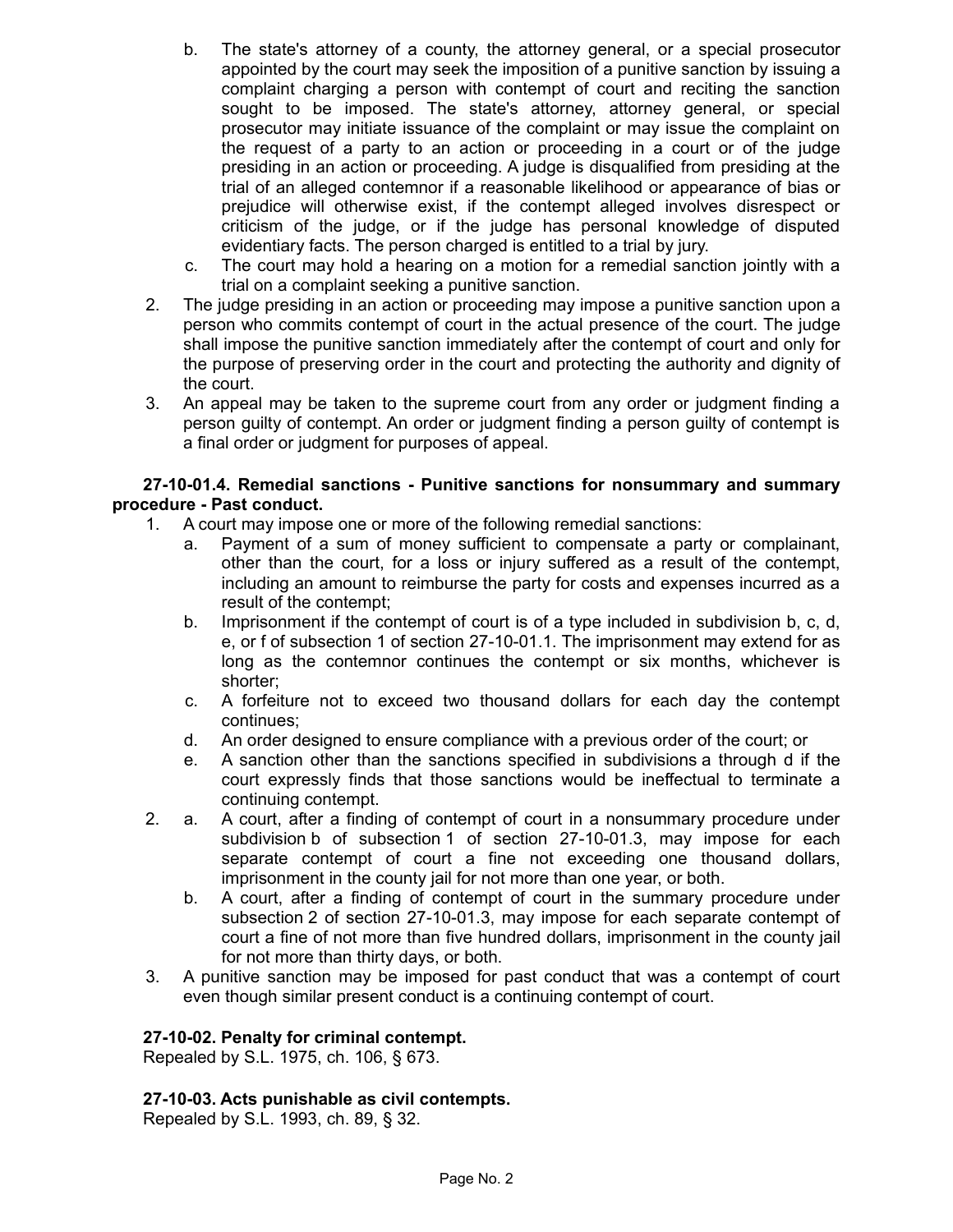#### **27-10-04. Penalty for civil contempt - When party injured indemnified instead of fine being imposed.**

Repealed by S.L. 1993, ch. 89, § 32.

#### **27-10-05. Corporations subject to fines.**

Repealed by S.L. 1993, ch. 89, § 32.

## **27-10-06. Contempt committed in presence of judge punishable summarily - Order imposing punishment.**

Repealed by S.L. 1993, ch. 89, § 32.

#### **27-10-07. Order to show cause or warrant of attachment for contempt not committed in presence of judge.**

In addition to the procedure set out in section 27-10-01.3, when an act punishable as contempt is not committed in the immediate view and presence of the court, the court, upon being satisfied of the commission of the offense, may:

- 1. Order the accused to show cause at a specified time and place why the accused should not be punished for the alleged offense; or
- 2. Issue a warrant of attachment directed to the sheriff of any county where the accused may be found commanding the sheriff to arrest and bring the accused before the court at a specified time and place to answer for the alleged offense.

## **27-10-08. Nature of proceedings upon order to show cause or warrant of attachment for contempt.**

An order to show cause issued pursuant to section 27-10-07 may be made in the action or proceeding in or respecting which the offense was committed, either before or after the final judgment or order therein, and is equivalent to a notice of motion. The subsequent proceedings must be taken in the action or proceeding as upon a motion made therein.

#### **27-10-09. Papers to be served on person arrested for contempt.**

When a person accused of contempt is arrested under a warrant of attachment, a copy of the warrant and of the affidavit or report of a referee upon which it is issued must be served upon the accused.

## **27-10-10. Amount of undertaking for appearance of accused may be fixed and endorsed on warrant by judge.**

When a warrant of attachment of a person accused of contempt is issued, the court, by an endorsement thereon, may fix a sum in which the accused may give an undertaking for the accused's appearance to answer.

#### **27-10-11. Duties of sheriff after arrest if undertaking not given by accused.**

When a person accused of contempt is arrested upon a warrant of attachment, the sheriff, if the amount of the undertaking for the appearance of the accused is not endorsed on the warrant, or if such an endorsement is made and an undertaking is not given as prescribed in section 27-10-10, shall keep the accused in custody until the further direction of the court. When from sickness or other cause the accused is physically unable to attend before the court, that fact is a sufficient excuse to the sheriff for not producing the accused as required by the warrant. In that case, the sheriff shall produce the accused as directed by the court after the accused becomes able to attend. The sheriff in any case need not confine the accused in prison or otherwise restrain the accused except so far as is necessary in order to secure the accused's personal attendance.

# **27-10-12. Accused discharged from arrest on delivering undertaking - Nature of undertaking.**

Repealed by S.L. 1993, ch. 89, § 32.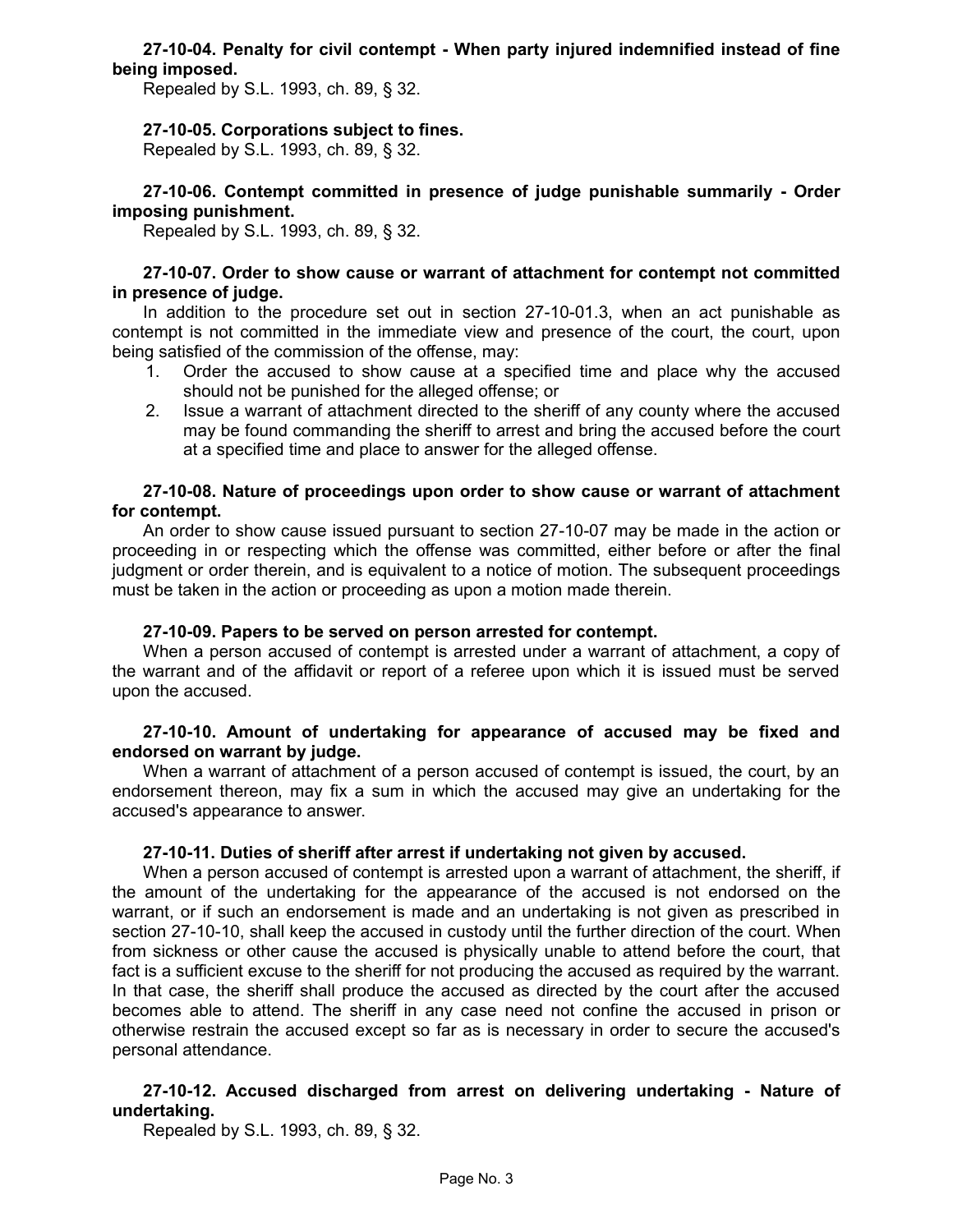#### **27-10-13. Procedure on return of warrant of attachment or order to show cause for contempt.**

When a person accused of contempt is produced by virtue of a warrant of attachment, or appears upon the return of such a warrant or of an order to show cause, the court shall proceed pursuant to subsection 1 of section 27-10-01.3.

## **27-10-14. Order directing punishment of and warrant of commitment of person found guilty of contempt.**

Repealed by S.L. 1993, ch. 89, § 32.

# **27-10-15. Contents of order for punishment and warrant of commitment.**

Repealed by S.L. 1993, ch. 89, § 32.

#### **27-10-16. Person imprisoned for contempt may be ordered discharged.** Repealed by S.L. 1993, ch. 89, § 32.

# **27-10-17. Punishment for contempt no bar to criminal prosecution.**

Repealed by S.L. 1993, ch. 89, § 32.

## **27-10-18. Procedure when person arrested gives undertaking for appearance but fails to appear.**

When a person arrested by authority of a warrant of attachment for contempt has given an undertaking as prescribed in this chapter and fails to appear on the return day of the warrant, the court may issue another warrant or may make an order directing the undertaking to be prosecuted, or both.

# **27-10-19. Undertaking may be ordered prosecuted by and in behalf of party aggrieved - Extent of recovery.**

An order directing an undertaking given for the appearance of a person accused of contempt to be prosecuted, in the discretion of the court, may direct the prosecution thereof by and in the name of any party aggrieved by the misconduct of the accused. In such a case, the plaintiff may recover damages to the extent of the loss or injury sustained by reason of the misconduct, together with the costs and expenses of prosecuting the proceedings in which the warrant was issued, but the recovery may not exceed the sum specified in the undertaking.

# **27-10-20. When undertaking ordered prosecuted in name of state - Disposition of moneys collected.**

In an order for the prosecution of an undertaking given for the appearance of a person accused of contempt, the court, whenever it thinks proper to do so, may, or whenever no party is aggrieved by the misconduct of the person, shall, direct a prosecution to be made in the name of this state by the attorney general or by the state's attorney of the county in which the undertaking was given. In an action brought pursuant to such direction, the state is entitled to recover the entire sum specified in the undertaking. Out of the money collected, the court which directed the prosecution must order the person at whose instance a warrant was issued to be paid such a sum as it thinks proper to satisfy the costs and expenses incurred by the person and to compensate the person for the loss or injury sustained by reason of the misconduct. The residue of the money must be paid into the treasury of this state to the credit of the school fund.

#### **27-10-21. Sheriff liable for insufficient surety - Enforcement of liability.** Repealed by S.L. 1993, ch. 89, § 32.

# **27-10-22. Procedure to punish contempt before referee.**

Repealed by S.L. 1993, ch. 89, § 32.